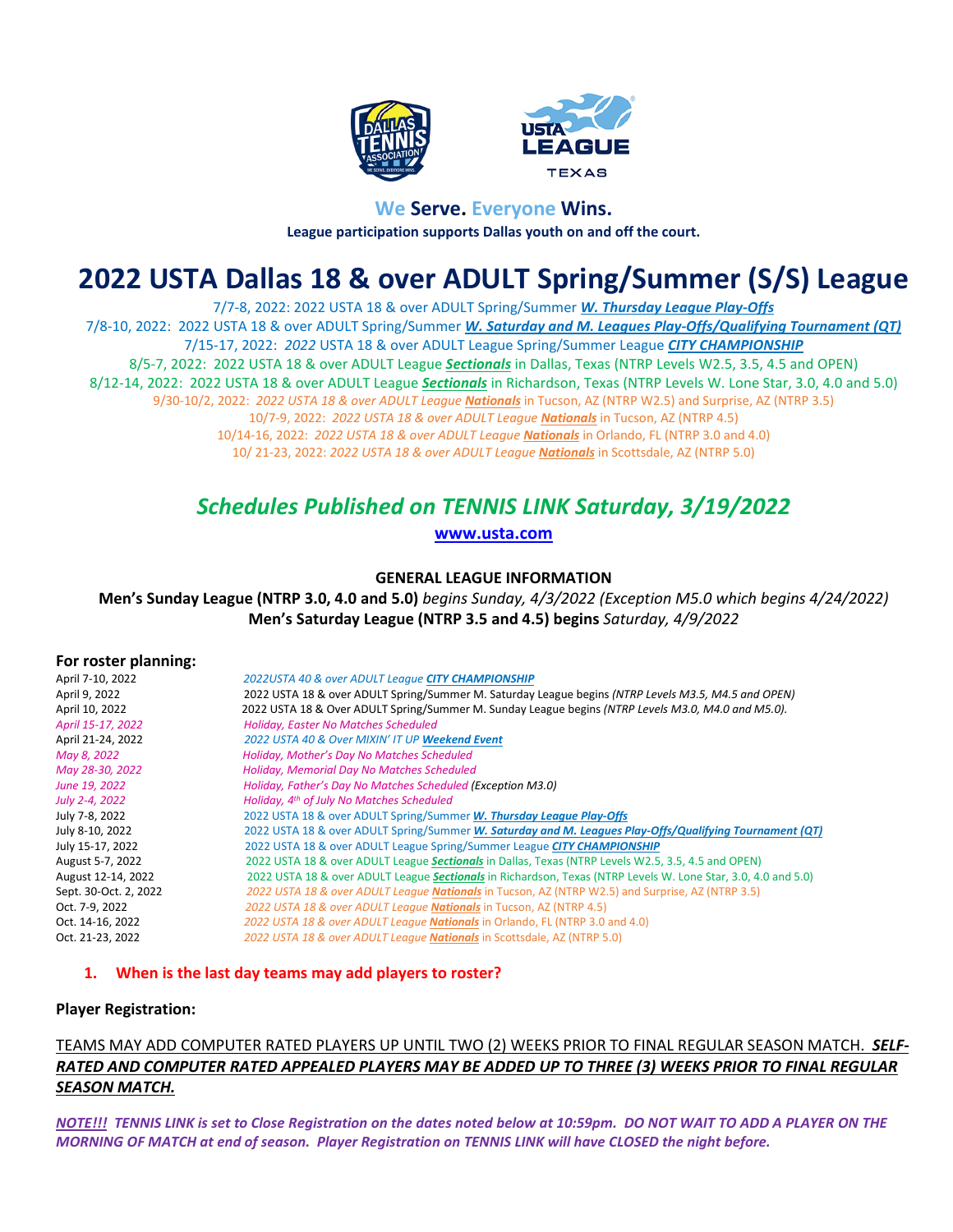Player registration is online at the TENNIS LINK website at [http://tennislink.usta.com/leagues.](http://tennislink.usta.com/leagues) Once on the TENNIS LINK Leagues website, click on "Register for a team" and enter your USTA number and the team number. Follow the prompts through the credit card portion. Once you have successfully completed registration you will receive a screen notification and an e-mail confirmation.

#### **Last Day to Add Computer Rated Players. Please adjust for Self-Rated and Computer Rated Appeal** *(see Player Requirements #2)***: Sunday League:**

M3.0 – Saturday, 6/18/2022 M4.0 – Saturday, 6/11/2022 (\*) M5.0 – Saturday, 6/11/2022

#### **Saturday League:**

M3.5 – Friday, 5/20/2022 M4.5 - Friday, 6/10/2022 (\*)

Notes:

**(\*)** For teams that have "BYE" weeks during the regular season, captains will need to adjust last date to add player(s) so that players are added 2 weeks prior to final regular season match for Computer rated (C). 3 weeks for Self-rated (S) and Computer Appeal (A) players.

## **2. Where do I find Captain's Contact Information for the opposing team?**

Every team in TENNIS LINK has been set up with a Captain USTA #. Contact Information is available several ways:

- (1) Clicking on the Team Name Link in Team Standings.
- (2) Using the Match Summary Tab.
- (3) Or, finally using the Captains Report Tab.
- **3. I made a mistake on score entry. How do I fix? The DTA WILL NOT make any scorecard adjustments without requested information.**

## **Change/Edit to Scorecard:**

When requesting a change, or edit to a scorecard, please email Local League Coordinator at leagues@dta.org and copy the opposing captain with the following information:

(1) Match #

(2) Detailed Description of requested change/edit.

(3) Both captains must agree to the requested change/edit prior to TENNIS LINK being updated.

#### *NOTE! Scores should be reported from the WINNER'S PERSPECTIVE.*

## **4. What are DTA approved reasons for a Regular Season Match to be rescheduled?**

#### *2022 USTA Dallas Rules and Regulations:*

#### **8. MAKE UP MATCHES (Due to Rain/Championship Advancement/Extreme Weather):**

*8A.* Rainout / Championship Advancement/Extreme Weather Make-ups:

All make-up matches for rain or championship advancement should be played within 14 days of the rainout/originally scheduled match. If a make-up match has not been entered in USTA TENNIS LINK within 14 days of the original match date, it should be considered as scheduled by the DTA League Coordinator on the 14th day at:

- \* 1:00pm for Women's Weekday Leagues
- \* 5:00pm for Men's and Women's Saturday Leagues
- \* 9:00am for Men's Sunday League
- \* 4:00pm for Women's Sunday League
- \* 3:00pm for 18 & over MIXED
- \* 6:00pm for 40 & over MIXED and 55 & over AGE GROUP

No match is to be rescheduled without the consent of the coordinator unless it is a rainout/championship play. Do not cancel for rain until the day of the match. Only lines that have started (first service attempt) stand for a rain make-up. A team is not held to any defaulted line(s) given.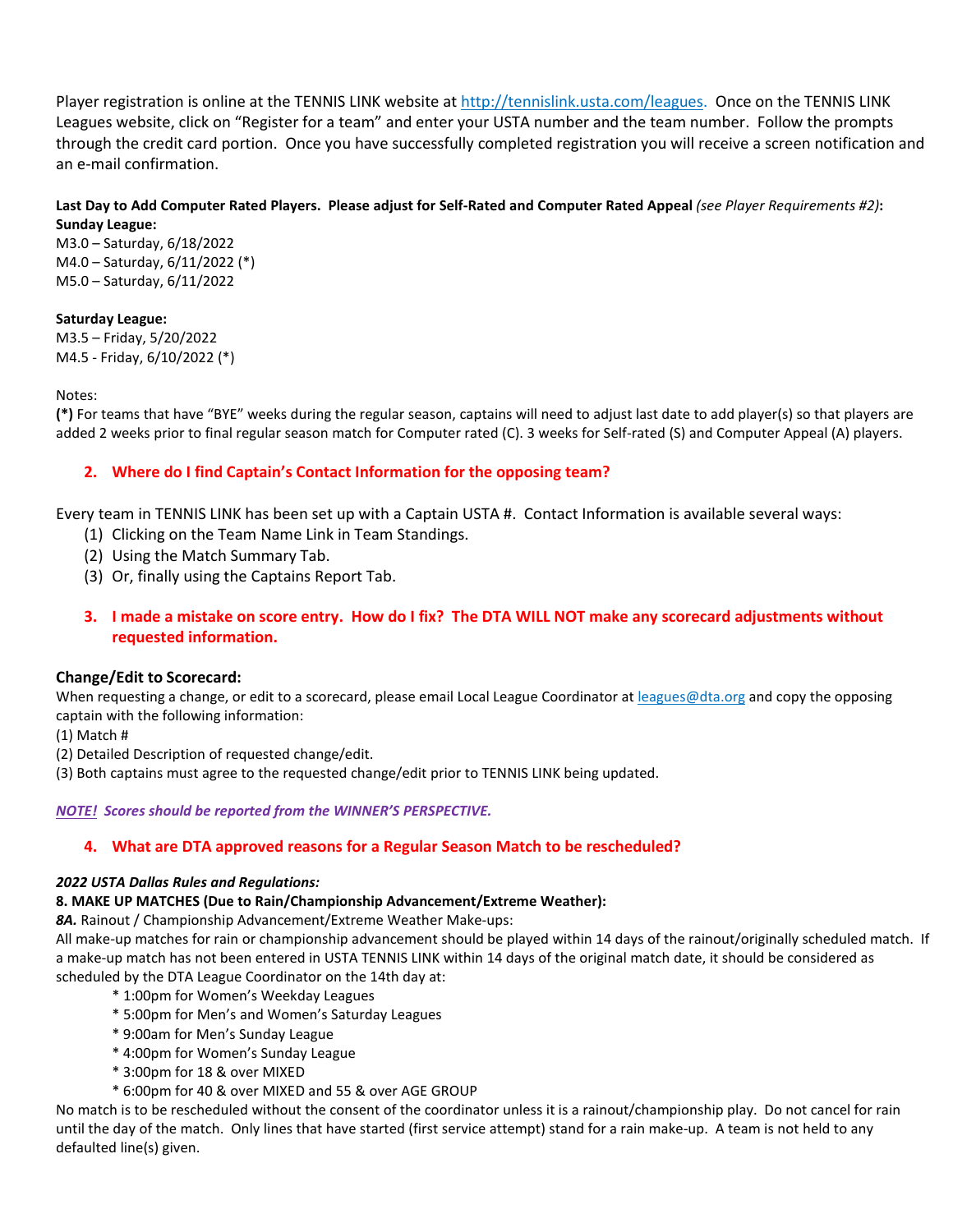Should teams be faced with inclement weather on the date of the scheduled make up match, teams have 7 days from that date to reschedule unless late in the season at which time the DTA will set a completion deadline (#8G).

*8B.* Players that do not complete their match within the original 2-hour time limit and are bumped from their court must remain available to resume the match for a period of 1 hour if the home team can decide to resume the match within 1 hour. If a court cannot be secured within an hour, the players/captains will have 48 hours to schedule the completion of the match (within 14 days) and provide the details to the league coordinator.

#### *8C. Updated 2/28/2022!* Rain/Extreme Weather Delay:

If both captains have not agreed to declare a rainout/extreme weather, both teams (all players to play that day's match) must be available at the site for one hour beyond the scheduled match time.

*8D.* Extreme Weather Conditions. The HOME Captain determines the conditions at the match site and is responsible for notifying the VISITING Captain NO MORE THAN two (2) hours prior to match start time on the SCHEDULED DAY OF THE MATCH. Both captains should verify through www.weather.com. The following weather conditions may subject a match to be rescheduled:

(1) If the actual temperature is 35 degrees or below at the time match is scheduled to begin play.

(2) The actual temperature is 105 degrees or higher at the time match is scheduled to begin play.

If either of the above extreme weather conditions exist, either captain may reschedule the match. Once the match has started, it must be completed.

*8E.* Split-Time Match Play:

If individual match times must be scheduled separately due to court conflict, it is the home team's responsibility to notify and coordinate with the visiting captain.

*8F.* Automatic Reschedule Match Status. Any regularly scheduled league match(es) involving a team in which 50% or more of male or female roster players are scheduled to play in a USTA Dallas Local Play Off, Sectionals and/or Nationals event representing Dallas shall be granted AUTOMATIC RESCHEDULE status by the local league coordinator and the opposing team. It is the responsibility of the advancing team to notify their opponent NO LATER than 48 hours prior to the scheduled match date. Captains may reschedule the entire match or line by line. The affected match shall be rescheduled following the 14 days' make-up rule noted in 8A.

Teams with greater than 50% absence due to representation at a Sectional or National Championship for a city other than the one the local league is being played, will only be allowed to make up lines so their team plays a majority of the lines to constitute a valid team match (3-lines in a 5-line league; 2-lines in a 3-line league).

#### *NOTE! DTA follows ACTUAL Temperature at match time. The Extreme Weather Rule DOES NOT mention Heat Index, Wind Chill, Feels Like, Excessive Wind, etc… Those are not valid reasons to Request a Reschedule.*

*8F.* Automatic Reschedule Match Status. Any regularly scheduled league match(es) involving a team in which 50% or more of male or female roster players are scheduled to play in a USTA Dallas Local Play Off, Sectionals and/or Nationals event representing Dallas shall be granted AUTOMATIC RESCHEDULE status by the local league coordinator and the opposing team. It is the responsibility of the advancing team to notify their opponent NO LATER than 48 hours prior to the scheduled match date. Captains may reschedule the entire match or line by line. The affected match shall be rescheduled following the 14 days' make-up rule noted in 8A.

#### **RESCHEUDLING LOCAL REGULAR SEASON MATCH FOR POST SEASON PLAY INVOLVING ANOTHER CITY:**

Teams with greater than 50% absence due to representation at a Sectional or National Championship for a city other than the one the local league is being played, will only be allowed to make up lines so their team plays a majority of the lines to constitute a valid team match (3-lines in a 5-line league; 2-lines in a 3-line league).

#### **18 & over ADULT Leagues, Level of Play, Format:**

**Levels of Play:** 3.0, 3.5, 4.0, 4.5 and 5.0

#### **Format:**

2 – Singles; 3 – Doubles (Exception: M5.0 1S and 2D)

#### **Player Eligibility for Post Season Play: 2022 USTA Dallas Rules and Regulations: 2. PLAYER REQUIREMENTS:**

*2B.* For league play, player must be 18 years of age *prior* to participating in 18 & Over ADULT, 40 years of age for 40 & Over ADULT, 55 years of age for 55 & Over ADULT, 65 years of age for 65 & Over ADULT within the calendar year.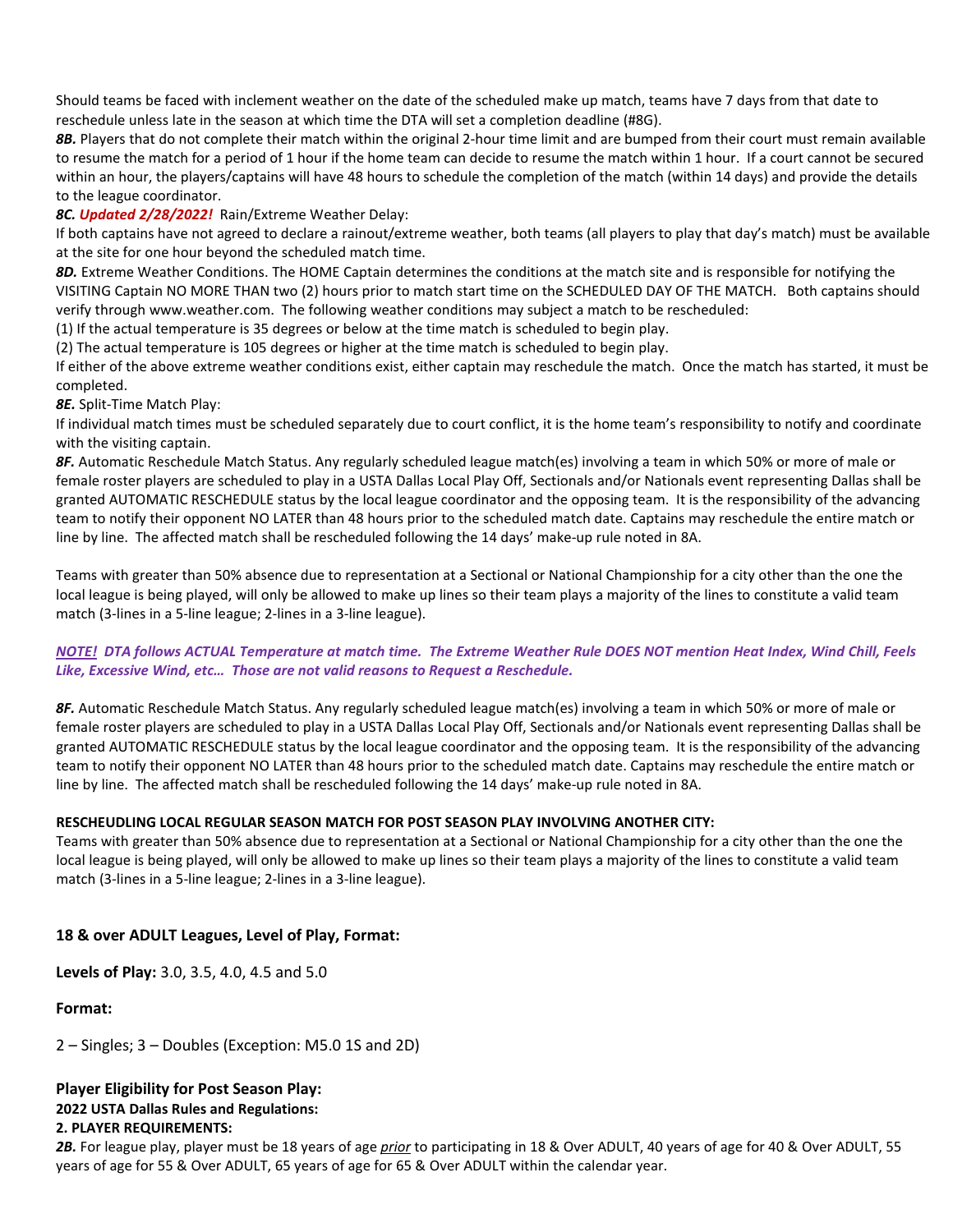*2C(1).* All players with a valid computer rating must play two (2) matches during the local league season (one (1) of which may be a default) in all leagues other than 55 & Over MIXED, Combo Doubles and Tri Level which require only one (1) match (zero defaults) to be eligible to participate in championship competition (Local League Championship, Sectionals, etc…).

2C(2). All Self-Rated and Valid Computer Rated Appealed players must play three (3) matches during the local league season (zero defaults) in all leagues other than 55 & Over MIXED, Combo Doubles and Tri Level which require only one (1) match (zero defaults) to be eligible to participate in championship competition (Local League Championship, Sectionals, etc…).

*2D.* In the Adult and Mixed Divisions, all players other than Self-Rated and Valid Computer Rated Appealed Players are eligible to advance to National Championship competition if that player has played on the same team in at least three (3) matches at the same NTRP level in the same Age Group through Sectional Championships and is otherwise eligible. A maximum of one (1) default received by the player during local league or championship competition shall count for advancing.

All Self-Rated and Valid Computer Rated Appealed players are eligible to progress to National Championship competition if that player has played on the same team in at least four (4) matches at the same NTRP level in the same AGE Group during its local league season and is otherwise eligible. No defaults received by the player during local league or championship competition shall count for advancing. Retired matches shall count toward advancing for all players involved in both USTA League Divisions.

#### **Player Eligibility:**

#### **2022USTA TEXAS Rules and Regulations:**

A team may have only one (1) player from outside the 50-mile radius of the center of a large city, Fort Worth, Dallas, San Antonio, Austin and Houston… If a player does not have the specific league in one of our designated areas (i.e. Abilene, Amarillo, Austin), he/she can play in another city without it counting as part of the out of city maximum.

2022 18 & over ADULT Fall League fee: \$38.00 *(includes \$3.00 Active.com processing fee)*

## **Player League fees are NON-REFUNDABLE/TRANSFERRABLE unless the level entered does not make. Please advise your players accordingly.**

#### **Match Times:**

#### **2022 Captain's Responsibilities:**

#### **MISCELLANEOUS INFORMATION/Match Times:**

**Saturday ADULT League only:** Any time between 9:00am and 4:00pm is an acceptable start time for the Saturday League. *NEW 2021!* **Sunday ADULT Men's League only:** Matches should not be scheduled before 11:00am unless both captains agree to an alternate time.

#### **Schedules/Match Times/TENNIS LINK:**

#### *NOTE! The DTA uses the 12:00am, MIDNIGHT default time and that remains in TENNIS LINK.*

Schedules were forwarded to facilities. Facility mangers were given the opportunity to advise the DTA of any Black Out Dates/Facility Conflicts prior to scheduling. *Schedules are set, NO schedule changes will be made at this point.*

Facility Managers provide individual match times directly to captains. TENNIS LINK is not updated with individual match times.

**It is the captain of the HOME Team's responsibility to contact the VISITING Team with match time, directions, etc… at least 5 days prior to the match date. The DTA suggests that captains communicate through email and always request confirmation from their opponent. Reminders a few days prior to match are thoughtful and encouraged to avoid potential miscommunication.** *Suggestion: Hold on to all email correspondence. Request confirmation of receipt as acknowledgement and acceptance of Match Times.*

#### **Match Play:**

#### *2022 USTA Dallas Rules and Regulations:*

**7H.** Match play must begin no later than 15 minutes after the designated start time per the 15-minute default rule. No line shall begin play before the 15-minute default time has passed unless all players from the higher singles/doubles positions are present. Defaults must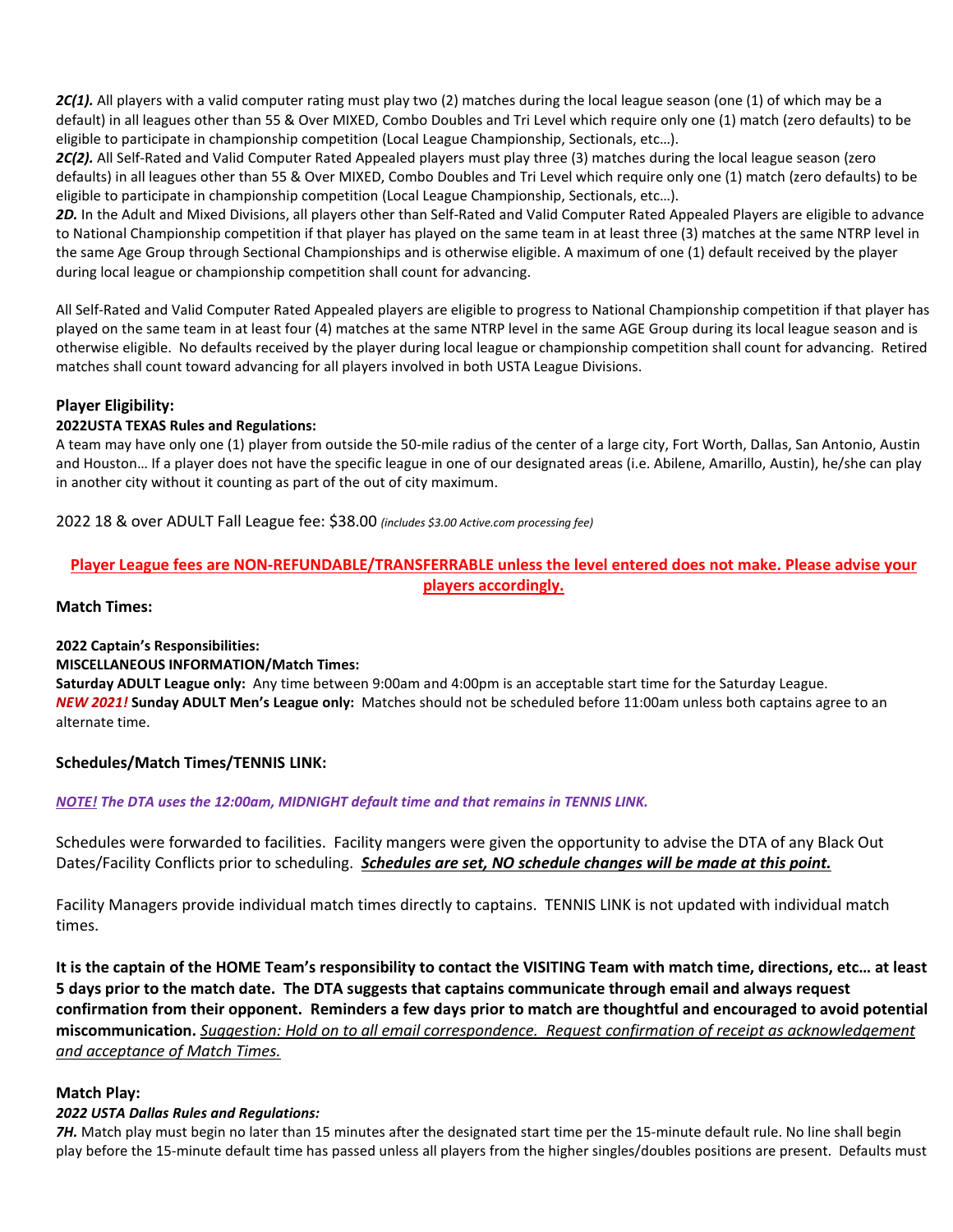be from the bottom up. (i.e.: Line 2 singles or Line 3 doubles if players are not available at the start of the match.) Doubles teams are to be moved up as a pair.

The penalties for late arrival (0-5 minutes/1 game & loss of toss, 5-10 minutes/2 games & loss of toss, 10-15 minutes/3 games and loss of toss, 15:01 minutes/default). These penalties apply to physically being on court not just on site.

*7I.* The team captain for each team shall exchange their team line-up simultaneously prior to the beginning of the team match. No substitution may be made in an individual match after the line-up has been presented, except for injury to, illness of a player during warm-up and an eligible replacement can be made within the default time. The substituted player may only take the position of the player whom they are replacing. If the substitution is made during the warm-up, the substitute player is entitled to a five-minute warm-up.

#### **Scoring:**

Matches are to be played using the best of two sets criteria, conventional scoring, with a Coman set tiebreak (the first to 7 by 2) at 6 games all and a Coman match Tiebreak (the first to 10 by 2) in the event of split sets.

#### *Team Standings in TENNIS LINK follow the criteria noted below.*

#### **2022 USTA Dallas Rules and Regulations:**

**9C.** In the event of a tie, the following NATIONAL/ SECTIONAL guidelines prevail:

9C (1) Individual Matches. Winner of the most individual matches the entire competition.

9C (2) Head-to- head. Winner of head-to-head match *only if all tied teams have played each other and one team defeated all the teams that are tied*.

9C (3) Sets. Loser of the fewest number of sets

9C (4) Games. Loser of the fewest number of games.

9C (5) Game Winning Percentage: Total games won divided by total games played.

9C (6) Coin toss.

#### **Score Cards:**

Blank scorecards are available through Tennis Link. Visit http://tennislink.usta.com/leagues. Click on "Record A Score" located under My Quick Links on the right. Enter your match number. Scroll to the bottom and click on "Print Blank Scorecard".

**GREAT NOTE!** Scorecards printed off Tennis Link for matches will include both teams' most up-to-date rosters. Captains can verify players prior to match time.)

#### **Score Entry:**

Both captains are responsible for Score Entry on Tennis Link League a[t http://tennislink.usta.com/leagues](http://tennislink.usta.com/leagues) within 12 hours of a completed match. For disputed Score Entry or Score Entry problems please email [leagues@dta.org.](mailto:leagues@dta.org)

#### *2022 USTA Dallas Rules and Regulations:*

Match play and points are to be awarded to the player(s) who physically completed the match. NO EXCEPTIONS. Players may not be substituted during Score Entry on USTA TENNIS LINK nor may match results be altered. This will result in an AUTOMATIC Forfeit/Team Default, noted in rule #10. Both captains and players involved will be removed from USTA Dallas ADULT League play indefinitely.

#### *2022 USTA Dallas Rules and Regulations:*

#### **10. FORFEITS/Team Defaults:**

*10A*. Forfeits start from the lowest singles or doubles lines. **A team must play the majority of lines each team match or that match shall be considered a "team default".** If a "team default" occurs for any reason during round robin play, the defaulting team will (1) default all remaining matches in the round robin, (2) not be eligible for the same Local League Championship for that season, and (3) all team members of the defaulting team must split up in the following season with no more than 4 members of the defaulting team on any one team in the following season. After the season, if all teams in contention for championship play have already played the defaulting team in good faith, the matches stand as played; otherwise, all matches of the defaulting team shall be invalid.

*\*\*\* NTRP Levels with 5 lines that is 3 lines completed. NTRP Levels with 3 lines that is 2 lines. \*\*\**